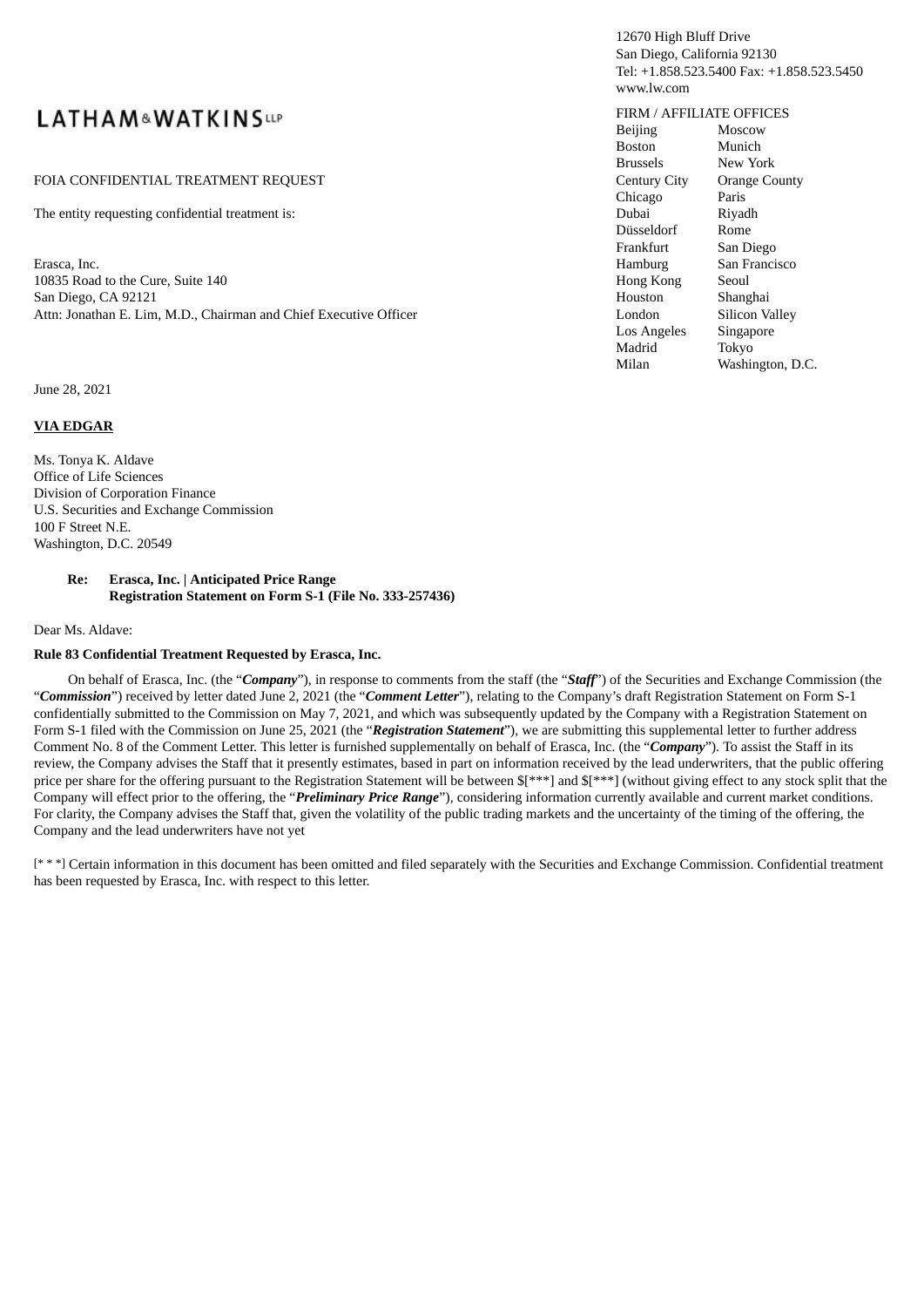### LATHAM&WATKINSLIP

finally agreed to a price range for the offering. The Company advises the Staff that the final range to be included in a pre-effective amendment to the Registration Statement, after giving effect to an appropriate stock split, will include a price range of no more than \$2.00 or 20% of the low end of the range, unless otherwise approved by the Staff.

#### **Recent Stock Option Grants**

The Company's grants of stock options during the 12 months preceding the latest balance sheet date presented in the Registration Statement, as well as those made since the latest balance sheet, are set forth below.

| <b>Grant Date</b>  | <b>Number of Shares</b><br><b>Underlying Options</b><br>Granted | <b>Per Share</b><br><b>Exercise Price of</b><br><b>Options</b> |    | <b>Estimated Fair</b><br><b>Market Value of</b><br><b>Shares</b> |  |
|--------------------|-----------------------------------------------------------------|----------------------------------------------------------------|----|------------------------------------------------------------------|--|
| February 26, 2020  | 270,000                                                         | \$<br>0.56                                                     | \$ | 0.56                                                             |  |
| July 13, 2020      | 1,027,500                                                       | \$<br>1.04                                                     | \$ | 1.04                                                             |  |
| September 1, 2020  | 346,250                                                         | \$<br>1.04                                                     | \$ | 1.04                                                             |  |
| September 23, 2020 | 4,905,116                                                       | \$<br>1.04                                                     | \$ | 1.04                                                             |  |
| September 28, 2020 | 285,000                                                         | \$<br>1.04                                                     | \$ | 1.04                                                             |  |
| October 30, 2020   | 710,250                                                         | \$<br>1.04                                                     | \$ | 1.04                                                             |  |
| January 26, 2021   | 2,421,652                                                       | \$<br>2.80                                                     | \$ | 2.80                                                             |  |
| February 26, 2021  | 1,320,000                                                       | \$<br>2.80                                                     | \$ | 2.80                                                             |  |
| March 4, 2021      | 973,000                                                         | \$<br>2.80                                                     | \$ | 2.80                                                             |  |
| April 12, 2021     | 1,495,000                                                       | \$<br>4.84                                                     | \$ | 4.84                                                             |  |
| April 19, 2021     | 1,034,000                                                       | \$<br>4.84                                                     | \$ | 4.84                                                             |  |
| April 22, 2021     | 100,000                                                         | \$<br>4.84                                                     | \$ | 4.84                                                             |  |
| April 26, 2021     | 62,000                                                          | \$<br>4.84                                                     | \$ | 4.84                                                             |  |
| May 17, 2021       | 804,000                                                         | \$<br>4.84                                                     | \$ | 4.84                                                             |  |
| June 14, 2021      | 980,000                                                         | \$<br>7.73                                                     | \$ | 7.73                                                             |  |

#### **Common Stock Valuation Methodologies**

The Company has historically determined the fair value of its common stock using methodologies, approaches and assumptions consistent with the American Institute of Certified Public Accountants Accounting and Valuation Guide, *Valuation of Privately-Held-Company Equity Securities Issued as Compensation* (the "*AICPA Practice Guide*"). In addition, the Board of Directors of the Company (the "*Board*") considered numerous objective and subjective factors, along with input from management and third-party valuations, to determine the fair value of the Company's common stock as further disclosed on pages 101-102 of the Registration Statement.

For the options granted in 2020 and 2021, the Company utilized a hybrid method computing the probability-weighted value across varying scenarios: the option-pricing method ("*OPM*"), current value method ("*CVM*") and an initial public offering ("*IPO*") of the Company, which are accepted valuation methods under the AICPA Practice Guide for determining the fair value of the Company's common stock. The OPM treats a Company's security classes as call options on total equity value, with exercise prices based on the relative seniority of payments among such security classes. The value of junior equity interests under the OPM is based on the value of optionality over-and-above the value of securities that are senior to them in the capital structure. Under the CVM, the enterprise value is calculated based on an assumed asset sale at a current date and the corresponding allocation of proceeds based on the rights and preferences of each class of equity.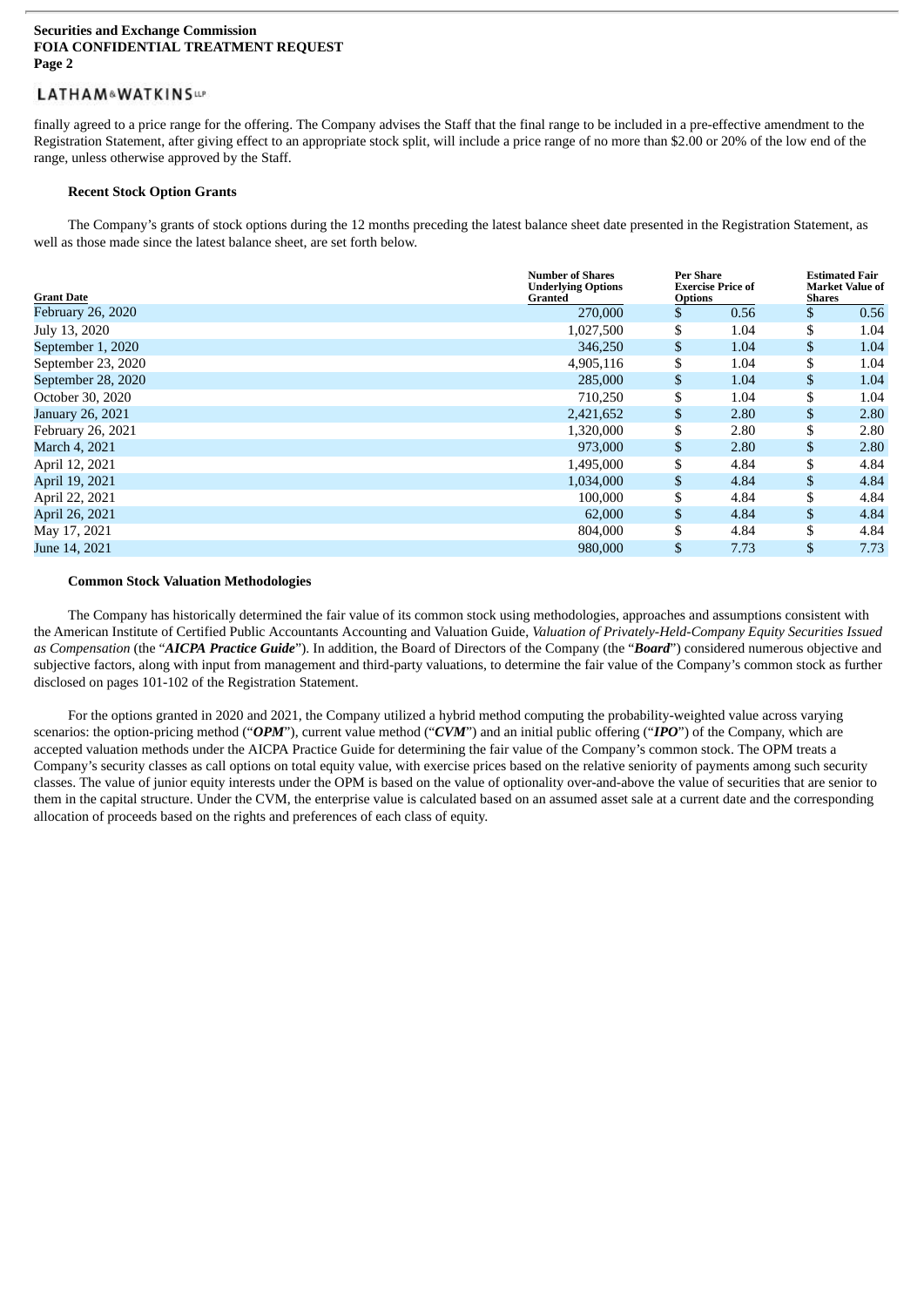### LATHAM&WATKINSLIP

In addition, in April 2020 the Company entered into a Series B preferred stock purchase agreement ("*Series B Purchase Agreement*") with third party investors, pursuant to which in April and August 2020 the Company sold an aggregate of 27,481,001 shares of Series B-1 convertible preferred stock at a per share price of \$5.00, for aggregate gross proceeds of \$137.4 million. The Series B Purchase Agreement also provided for the issuance and sale of an aggregate of 13,175,191 shares of Series B-2 convertible preferred stock at a price of \$7.50 per share, in an additional closing to certain purchasers of the Company's Series B-1 convertible preferred stock, upon the achievement of certain milestones set forth in the Series B Purchase Agreement. The closing of the Series B-2 financing occurred in January 2021. As a result of the closings of the Series B-1 and B-2 financings, in valuations conducted in 2020 and 2021, the Company used the backsolve method to determine equity value in the OPM scenarios. The backsolve method is a market approach that derives an implied total equity value from the sale price of the Company's equity securities in a recent arm's length transaction.

Based on the stage of the Company's development programs, and utilizing newer, evolving theories for the determination of fair market values for common securities in biotechnology companies, the CVM was introduced in the April 2020 valuation. Under a fair market value standard, a willing buyer and seller transact to a "negotiated price". This negotiation dynamic is not addressed in the current literature as the literature assumes that optionality is "fully valued" (and likely overvalued) utilizing a Black-Scholes or similar framework. The reality in transaction settings with respect to reaching a "negotiated price" is that optionality is not always paid for in transactions. With platform-based, development stage biotechnology companies such as the Company, much of the underlying value includes real optionality. Black-Scholes is known to overvalue real options and, as such, a CVM based approach was included to adjust for this fact.

Further, optionality is only "fully priced" in transactions when the bidding dynamics for buyers and sellers is robust. Given the stage of the Company's assets at the time of the Series B financing in April 2020, it was apparent that a number of key inflection points needed to occur prior to reaching a level whereby a robust negotiation dynamic could be assumed. As such, a partial optionality model was developed and the CVM approach was included.

As biotechnology companies reach key value inflection points and get closer to going public, these bidding dynamics become more robust and optionality does become more fully valued in the valuation of securities. Given that the Company reached a number of key value inflection points later in 2020 which set the Company on a path toward a potential IPO, the CVM approach was removed beginning with the valuations conducted in 2021 to represent a "full optionality" pricing mechanism into the common stock.

The Board and management developed estimates based on the application of these approaches and the assumptions underlying these valuations, giving careful consideration to independent third-party valuation reports. At each grant date, the Board considered whether any events occurred that would trigger any material changes to the business or would require adjustment to the estimated fair value from the previous valuation date.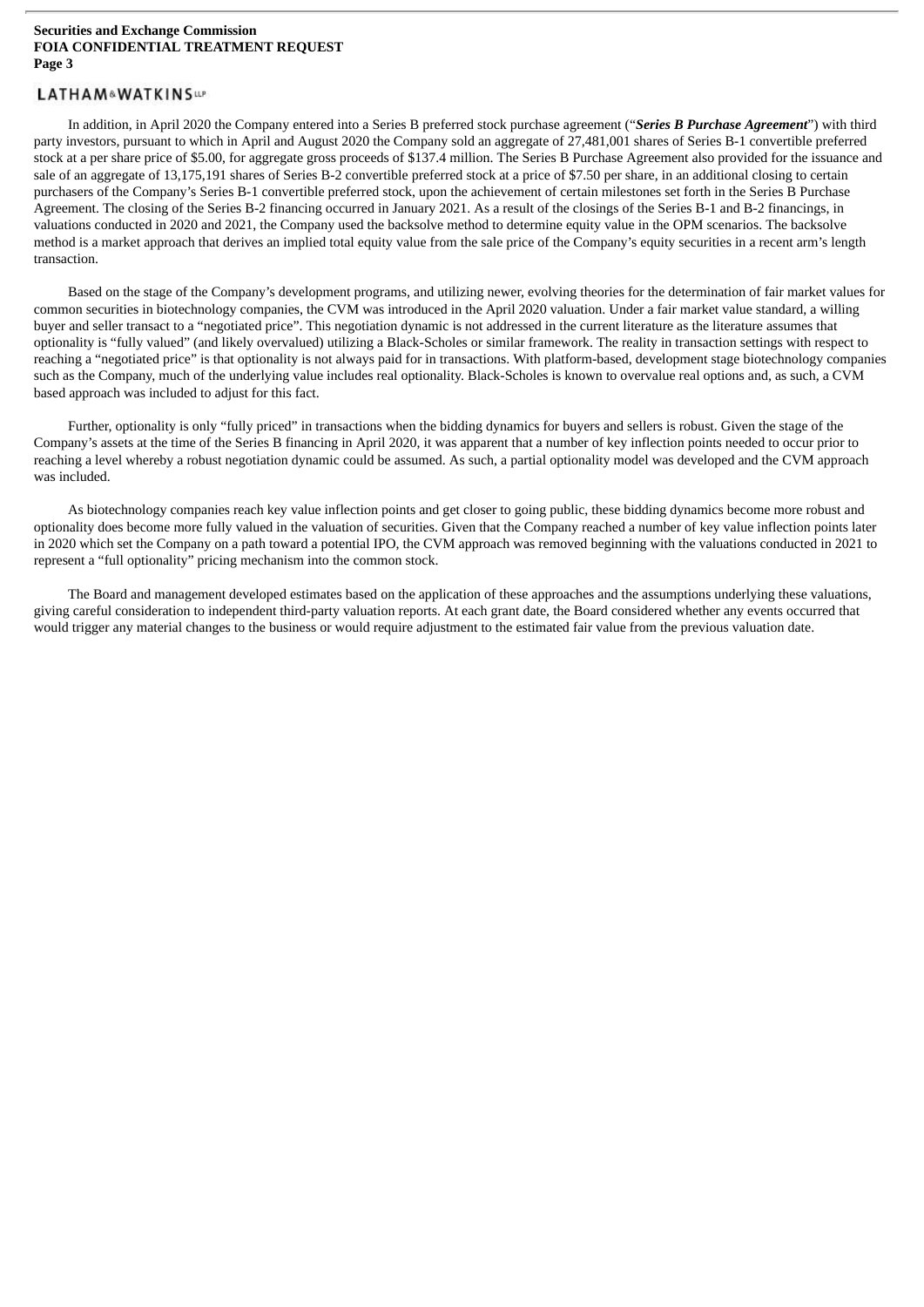### LATHAM&WATKINSLIP

#### **Grant Date Fair Value Determinations**

#### *February 2020 Option Grants.*

The Board, with input from management, determined the fair value of the common stock to be \$0.56 per share as of February 26, 2020, after considering a valuation report from an independent third-party valuation firm as of December 31, 2019. In reaching this determination, the Board determined that no material changes had occurred in the business since the date of the third-party valuation report.

The December 31, 2019 valuation established the following scenarios and probabilities:

| <u>Scenario</u>      | <b>Indicated</b><br><b>Value</b> | <b>Assigned</b><br>Weight | DLOM* | Weighted<br><b>Value</b><br>Per Unit/<br><b>Share</b> |               |
|----------------------|----------------------------------|---------------------------|-------|-------------------------------------------------------|---------------|
| <b>OPM</b>           | 0.93                             | 97.5%                     | 42%   | \$                                                    | 0.54          |
| <b>IPO</b>           | 1.90                             | 2.5%                      | 36%   | ୷                                                     | - 21<br>1.Z 1 |
| Concluded Fair Value |                                  |                           |       | æ                                                     | 0.56          |

The DLOM was based on the Finnerty and Asian Put Option Analysis and consideration of various restricted stock studies.

In determining the estimated equity value for the OPM scenario, the Company applied certain adjustments to the concluded equity value based on a backsolve method to the Company's most recent equity financing, a Series A convertible preferred stock financing in which shares were sold at \$1.667 per share in closings in October 2018, December 2018, and between January 2019 and March 2019. The backsolved equity value was adjusted for delays experienced in program development. The estimated equity value for the IPO scenario was determined based on the pre-IPO equity values for recent IPOs of similarly-situated oncology-focused companies. The Company estimated the average time to a potential liquidity event was 2.75 years in each scenario based on management's best estimates.

### *July 2020 – October 2020 Option Grants.*

The Board, with input from management, determined the fair value of the common stock to be \$1.04 per share for options granted in July, September and October 2020, after considering a valuation report from an independent third-party valuation firm as of April 30, 2020. In reaching this determination, the Board determined that no material changes had occurred in the business since the date of the third-party valuation report and the dates of the option grants.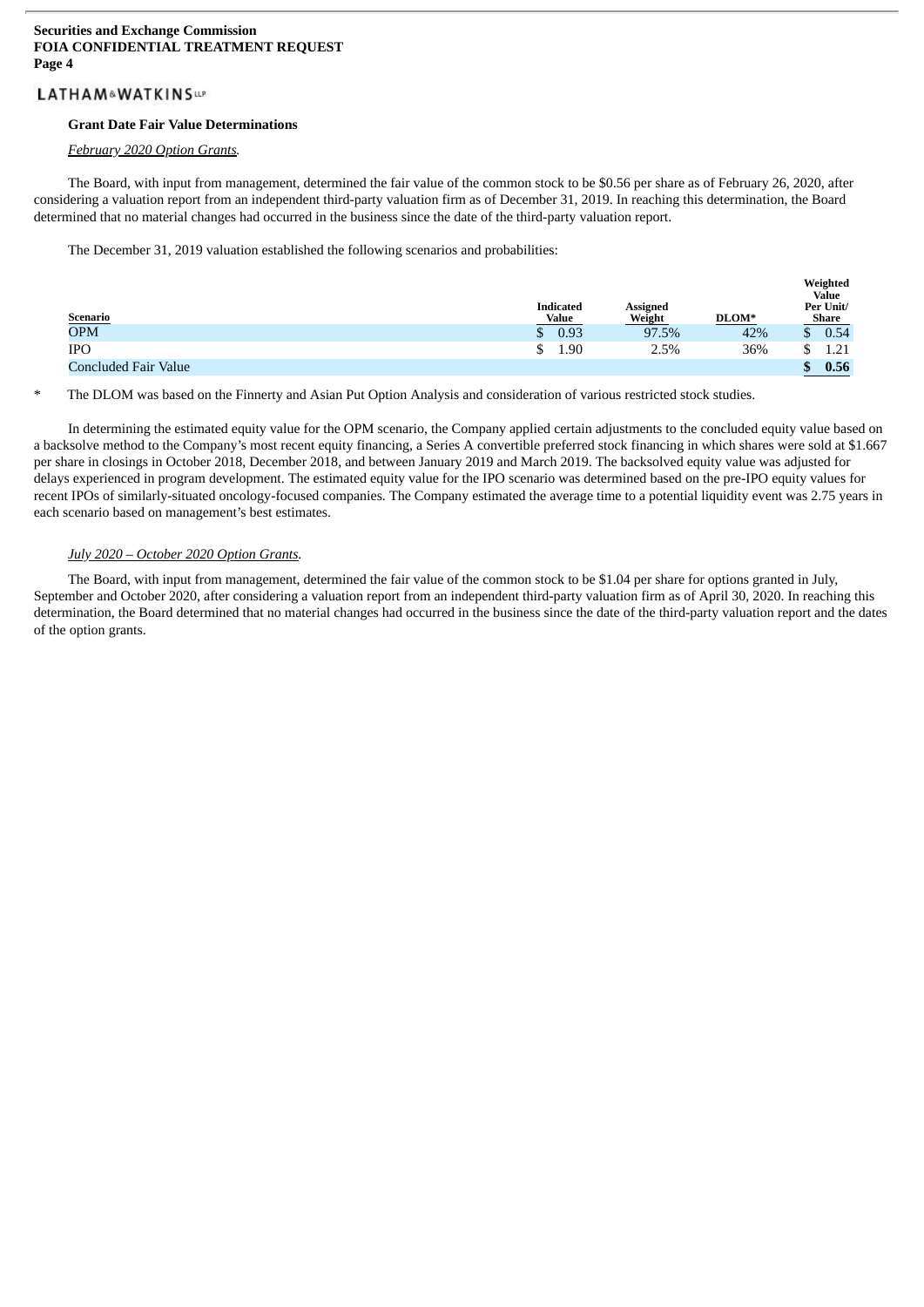### LATHAM&WATKINSLIP

Among the qualitative factors considered by the Board in determining the fair value of the Company's common stock were the following developments in the Company's business subsequent to February 26, 2020:

- in March 2020, the World Health Organization declared COVID-19 as a worldwide pandemic and the related outbreak had a negative impact on the global economy, trade and business;
- in March 2020, the Company entered into a license agreement with Katmai Pharmaceuticals, Inc., pursuant to which the Company in-licensed rights related to ERAS-801; and

**Weighted**

in April 2020, the Company entered into the Series B Purchase Agreement.

The April 30, 2020 valuation established the following scenarios and probabilities:

| <u>Scenario</u>      |    | <b>Indicated</b><br>Value | <b>Assigned</b><br>Weight | DLOM* | $\cdots$<br><b>Value</b><br>Per Unit/<br><b>Share</b> |
|----------------------|----|---------------------------|---------------------------|-------|-------------------------------------------------------|
| <b>OPM</b>           |    | 2.57                      | 60%                       | 40%   | 1.54                                                  |
| <b>IPO</b>           |    | 2.90                      | 2.5%                      | 35%   | \$<br>1.88                                            |
| <b>CVM</b>           | S. | 0.28                      | 37.5%                     | 40%   | \$<br>0.17                                            |
| Concluded Fair Value |    |                           |                           |       | 1.04                                                  |

The DLOM was based on the Finnerty Put Option Analysis and consideration of various restricted stock studies.

In determining the estimated equity value for the OPM scenario, an OPM backsolve was used based on the April Series B-1 financing. The estimated equity value for the IPO scenario was determined based on the pre-IPO equity values for recent IPOs of similarly-situated oncology-focused companies. In determining the estimated equity value for the CVM scenario, the Company considered the total invested capital through the valuation date, and adjusted for a multiple of cash outflows and remaining available capital after such outflows. The Company estimated the average time to a potential liquidity event was 2.50 years in each of the OPM and IPO scenarios based on management's best estimates.

As discussed above, the valuation applied a partial optionality framework based on the stage of the Company's development programs to determine the weights for each of the scenarios. Given the Company's programs were in early stages of development, a probability of 37.5% was assigned to the no optionality scenario (CVM), and the residual probability was assigned to the optionality scenarios (OPM and IPO). Furthermore, the earliest a possible IPO was expected at that time was in [\*\*\*], so the probability of 2.5% remained unchanged, with the residual probability assigned to the OPM scenario.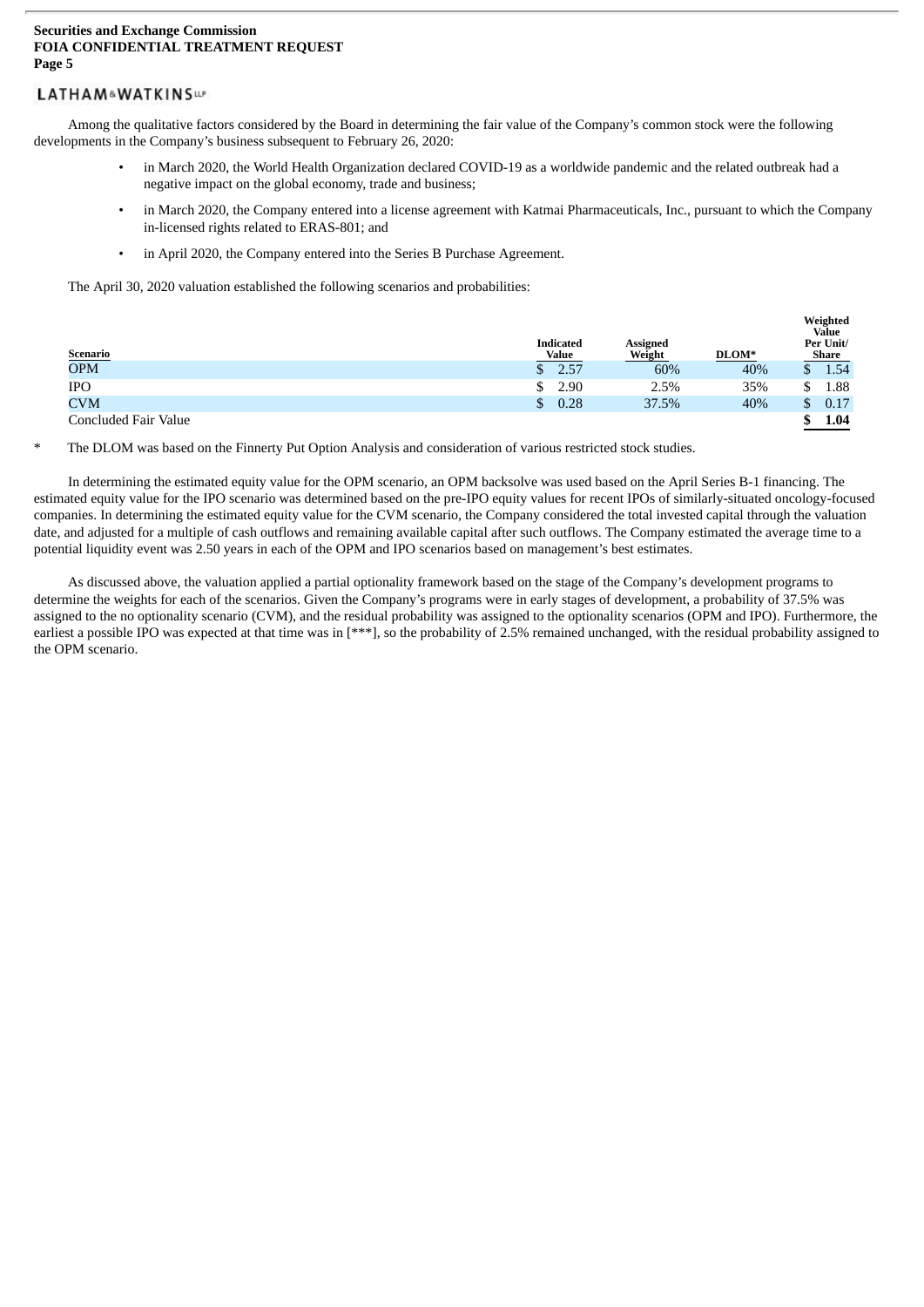### LATHAM&WATKINSLIP

#### *January 2021 – March 2021 Option Grants.*

The Board, with input from management, determined the fair value of the common stock to be \$2.80 per share for options granted in January, February and March 2021, after considering a valuation report from an independent third-party valuation firm as of December 31, 2020. In reaching this determination, the Board determined that no material changes had occurred in the business since the date of the third-party valuation report and the dates of the option grants.

Among the qualitative factors considered by the Board in determining the fair value of the Company's common stock were the following developments in the Company's business subsequent to October 30, 2020:

- in November 2020, the Company entered into a merger agreement and license agreement with Asana BioSciences, pursuant to which the Company obtained rights to ERAS-007, one of the Company's current lead product candidates; and
- in December 2020, the Company dosed the first patient in its Phase 1 clinical trial of ERAS-601.

The December 31, 2020 valuation established the following scenarios and probabilities:

| <b>Scenario</b>      | <b>Per Share</b><br>Value | <b>Assigned</b><br>Weight | DLOM* | Weighted<br><b>Value</b><br>Per<br><b>Share</b> |
|----------------------|---------------------------|---------------------------|-------|-------------------------------------------------|
| <b>OPM</b>           | 4.52                      | 97.5%                     | 40%   | \$<br>2.71                                      |
| <b>IPO</b>           | 7.21                      | 2.5%                      | 15%   | \$<br>6.13                                      |
| Concluded Fair Value |                           |                           |       | \$<br>2.80                                      |

#### The DLOM was based on the Finnerty Put Option Analysis.

In determining the estimated equity value for the OPM scenario, an OPM backsolve was used based on the price per share of the Series B-2 financing (\$7.50) because as of the December 31, 2020 valuation date, the triggering milestones necessary for the Series B-2 closing had occurred, with the financing ultimately closing in January 2021. The estimated equity value for the IPO scenario was determined based on the pre-IPO equity values for recent IPOs of similarly-situated oncology-focused companies. The Company estimated the average time to a potential liquidity event was 1.5 years and 0.75 years in each of the OPM and IPO scenarios, respectively, based on management's best estimates. The OPM considers all potential non-IPO exits (upside as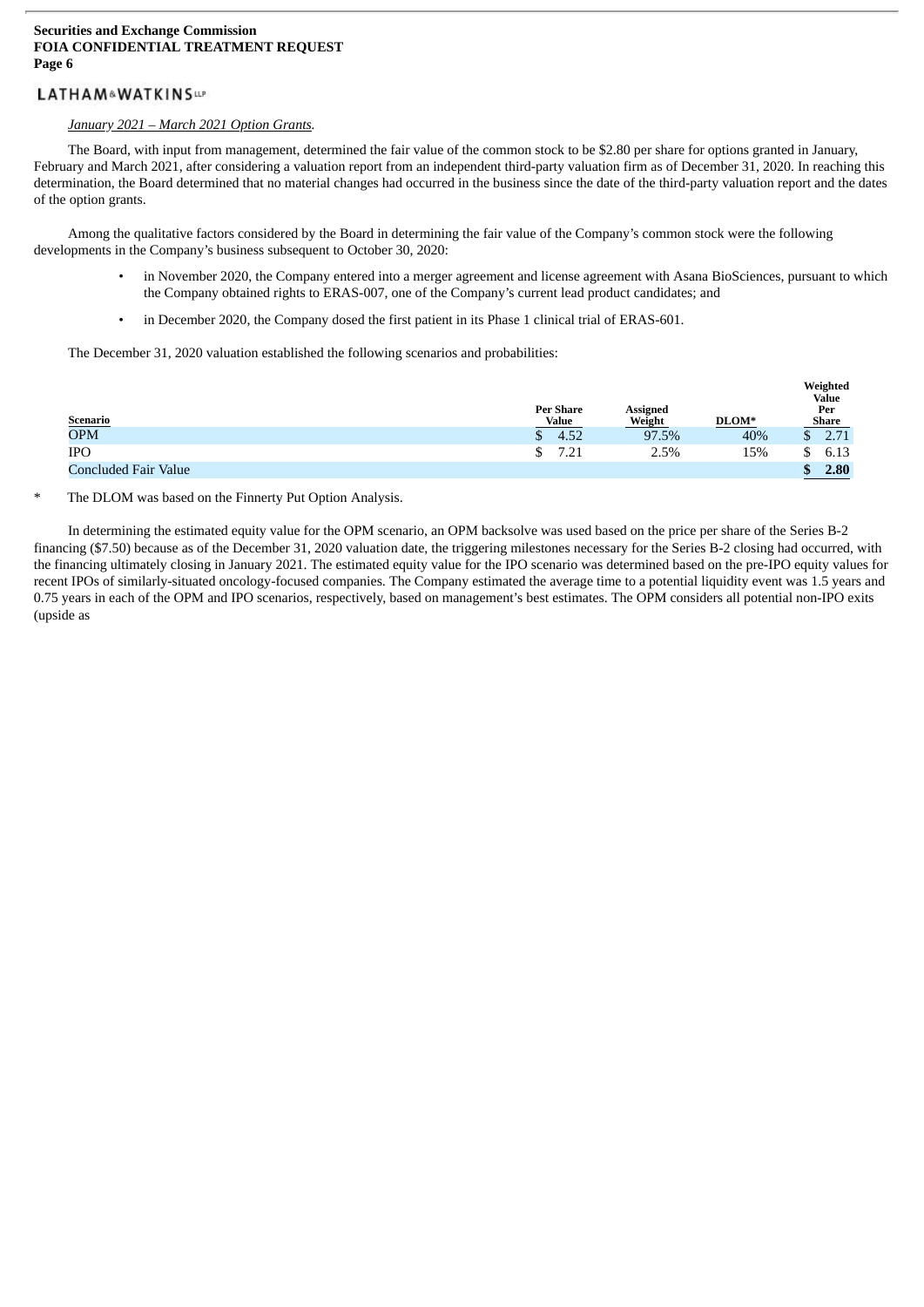### LATHAM&WATKINSLP

well as downside), and, as such, a time to liquidity of 1.5 years was estimated in that scenario. The time to potential liquidity was lowered compared to the prior valuation due to the addition of ERAS-007 to the Company's pipeline, as well as the progress made for ERAS-601. However, given the continuing uncertainties related to the ongoing COVID-19 pandemic and its potential to delay the Company's development programs, the Company believed the probability of completing an IPO remained unchanged.

In addition, the decreased time to potential exit in the IPO scenario resulted in the decreased DLOM, from 35% in April 2020 to 15% in December 2020, consistent with general guidance on discounts for exits within 12 months. Finally, the addition of ERAS-007 to the pipeline as well as the progress made for ERAS-601 led to lowering the time to a potential exit and creating optionality for the Company. This resulted in exclusion of the no optionality scenario (CVM) relative to the April 2020 valuation.

#### *April 2021 – May 2021 Option Grants.*

The Board, with input from management, determined the fair value of the common stock to be \$4.84 per share for options granted in April and May 2021, after considering a valuation report from an independent third-party valuation firm as of March 31, 2021. In reaching this determination, the Board determined that no material changes had occurred in the business since the date of the third-party valuation report and the dates of the option grants.

Among the qualitative factors considered by the Board in determining the fair value of the Company's common stock were the following developments in the Company's business subsequent to March 4, 2021:

- the Company acquired intellectual property rights related to ERAS-12 from Emerge Life Sciences, Pte. Ltd. on March 12, 2021; and
- the Company completed an organizational meeting for the IPO on March 29, 2021 with a planed submission of a draft registration statement on Form S-1 related to the IPO in May 2021, which submission occurred on May 7, 2021.

The March 31, 2021 valuation established the following scenarios and probabilities:

|                      | <b>Per Share</b> | Assigned |       | Weighted<br>Value<br>Per |
|----------------------|------------------|----------|-------|--------------------------|
| <b>Scenario</b>      | <b>Value</b>     | Weight   | DLOM* | Share                    |
| <b>OPM</b>           | 4.28             | 65%      | 40%   | 2.57                     |
| <b>IPO</b>           | 10.65            | 35%      | 15%   | 9.05<br>\$               |
| Concluded Fair Value |                  |          |       | 4.84                     |

The DLOM was based on the Finnerty Put Option Analysis.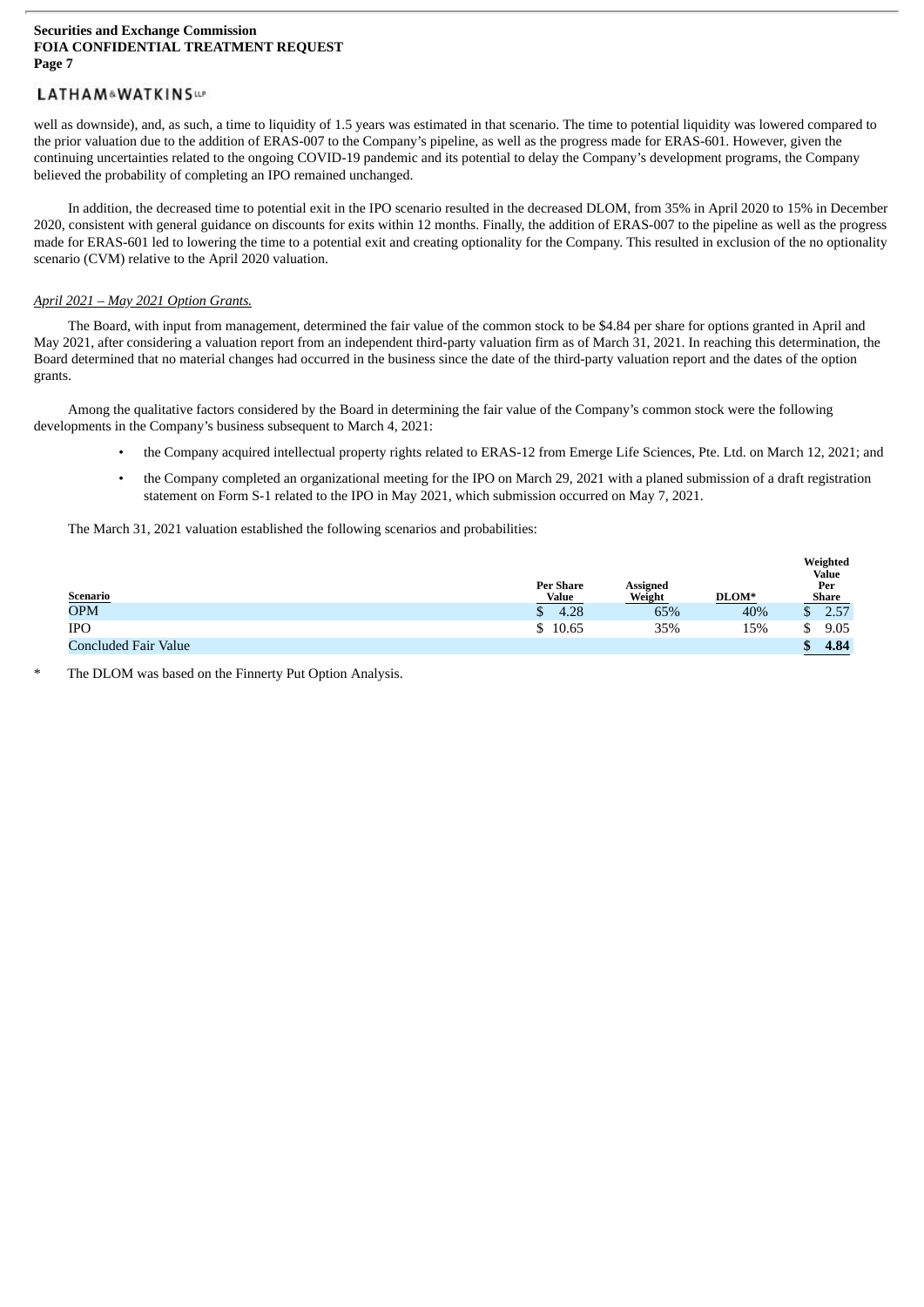### LATHAM&WATKINSLIP

In determining the estimated equity value for the OPM scenario, the Company considered the backsolved equity value from the prior valuation and added the additional Series B-2 financing raised since the prior valuation, given the proximity of that financing to the valuation date. The estimated equity value for the IPO scenario was determined based on the pre-IPO equity values for recent IPOs of similarly-situated oncology-focused companies. The Company estimated the average time to a potential liquidity event was 1.3 years and 0.4 years in each of the OPM and IPO scenarios, respectively, based on management's best estimates. The time to potential liquidity was lowered compared to the prior valuation due to the concrete steps taken to progress with a potential IPO. As such, the probability of the IPO scenario relative to the OPM scenario was increased, which led to a decrease in the OPM concluded per share value.

#### *June 2021 Option Grants.*

The Board, with input from management, determined the fair value of the common stock to be \$7.73 per share as of June 14, 2021, after considering a valuation report from an independent third-party valuation firm as of June 7, 2021. In reaching this determination, the Board determined that no material changes had occurred in the business since the date of the third-party valuation report and the date of the option grants.

Among the qualitative factors considered by the Board in determining the fair value of the Company's common stock were the following developments in the Company's business subsequent to May 17, 2021:

- the Company's progress in advancing its development programs;
- the Company's progress made towards completion of a potential IPO, including the receipt of SEC comments and the filing of an amended draft Registration Statement on Form S-1; and
- the Company conducted numerous testing-the-waters meetings and received initial feedback from investors.

The June 7, 2021 valuation established the following scenarios and probabilities:

| <b>Scenario</b>      | <b>Per Share</b><br><b>Value</b> | Assigned<br>Weight | DLOM* | Weighted<br><b>Value Per</b><br><b>Share</b> |
|----------------------|----------------------------------|--------------------|-------|----------------------------------------------|
| <b>OPM</b>           | $[x**!]$<br>Φ<br>Φ               | $[***]%$           | 35%   | $F***1$<br>\$                                |
| <b>IPO</b>           | $[***]$<br>¢<br>J                | [***]%             | 11%   | [***]<br>¢<br>J                              |
| Concluded Fair Value |                                  |                    |       | 7.73<br>¢<br>Φ                               |

\* The DLOM was based on the Finnerty Put Option Analysis.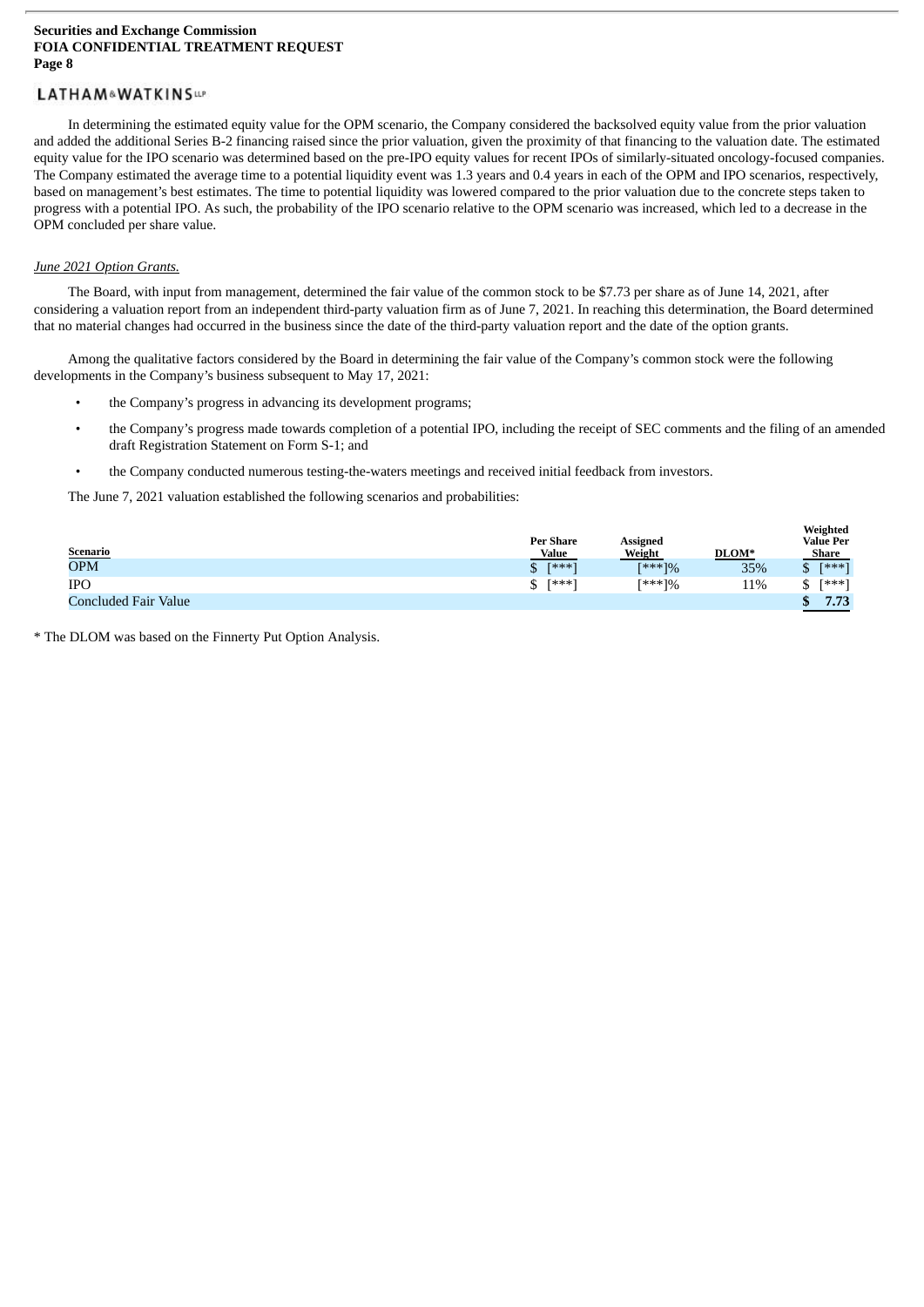### LATHAM&WATKINSLIP

In determining the estimated equity value for the OPM scenario, an OPM backsolve was used based on the price per share of the Series B-2 financing given the proximity of that financing to the valuation date. The estimated equity value for the IPO scenario was determined based on the pre-IPO equity values for recent IPOs of similarly-situated oncology-focused companies. The Company estimated the average time to a potential liquidity event was 1.1 years and 0.15 years in each of the OPM and IPO scenarios, respectively, based on management's best estimates. The time to potential liquidity was lowered compared to the prior valuation due to the progress made towards completion of a potential IPO as discussed above.

#### *COMPARISON OF JUNE 7, 2021 VALUATION AND PRELIMINARY PRICE RANGE*

As noted above, the Preliminary Price Range is between \$[\*\*\*]and \$[\*\*\*] (without giving effect to any stock split that the Company will effect prior to the offering). The Company notes that, as is typical in IPOs, the estimated price range for this offering was not derived using a formal determination of fair value, but was based on discussions between it and the lead underwriters. The Company's most recent grants of stock options were for an aggregate of 980,000 shares made on June 14, 2021 with an exercise price of \$7.73 per share, which the Board determined to be the fair value of the common stock on that date (the "*Estimated Fair Value*").

As is typical in IPOs, the Preliminary Price Range was based in part on the lead underwriters' quantitative and qualitative analysis that differs from the valuation methodology used by the Company and its independent third-party valuation firm. Among the factors that were considered in setting the Preliminary Price Range were the following:

- an analysis of the typical valuation ranges seen in comparable public companies in the Company's industry, as well as a broader set of valuation ranges seen in recent IPOs, which supported potential higher valuation ranges;
- the general condition of the securities markets and the recent market prices of publicly traded common stock of comparable companies, and specifically a rebound in the small cap Nasdaq biotech index;
- additional feedback received from potential investors from the Company's testing-the-waters meetings;
- an assumption that there would be a receptive public trading market for an oncology-focused biopharmaceutical company such as the Company; and
- an assumption that there would be sufficient demand for the Company's common stock to support an offering of the size contemplated by the Company.

The Company respectfully submits that, in addition to the above factors, the difference between the Estimated Fair Value and the Preliminary Price Range, if obtained, is that the hybrid valuation method used by the Company to determine the Estimated Fair Value reflects the potential that the Company might remain a privately held company, which inherently decreases the Estimated Fair Value per share of the Company's common stock due to the combination of (i) the expected business equity value in the non-IPO scenario that was significantly lower than in the IPO scenario, (ii) the discounting to present value and (iii) the application of a discount for lack of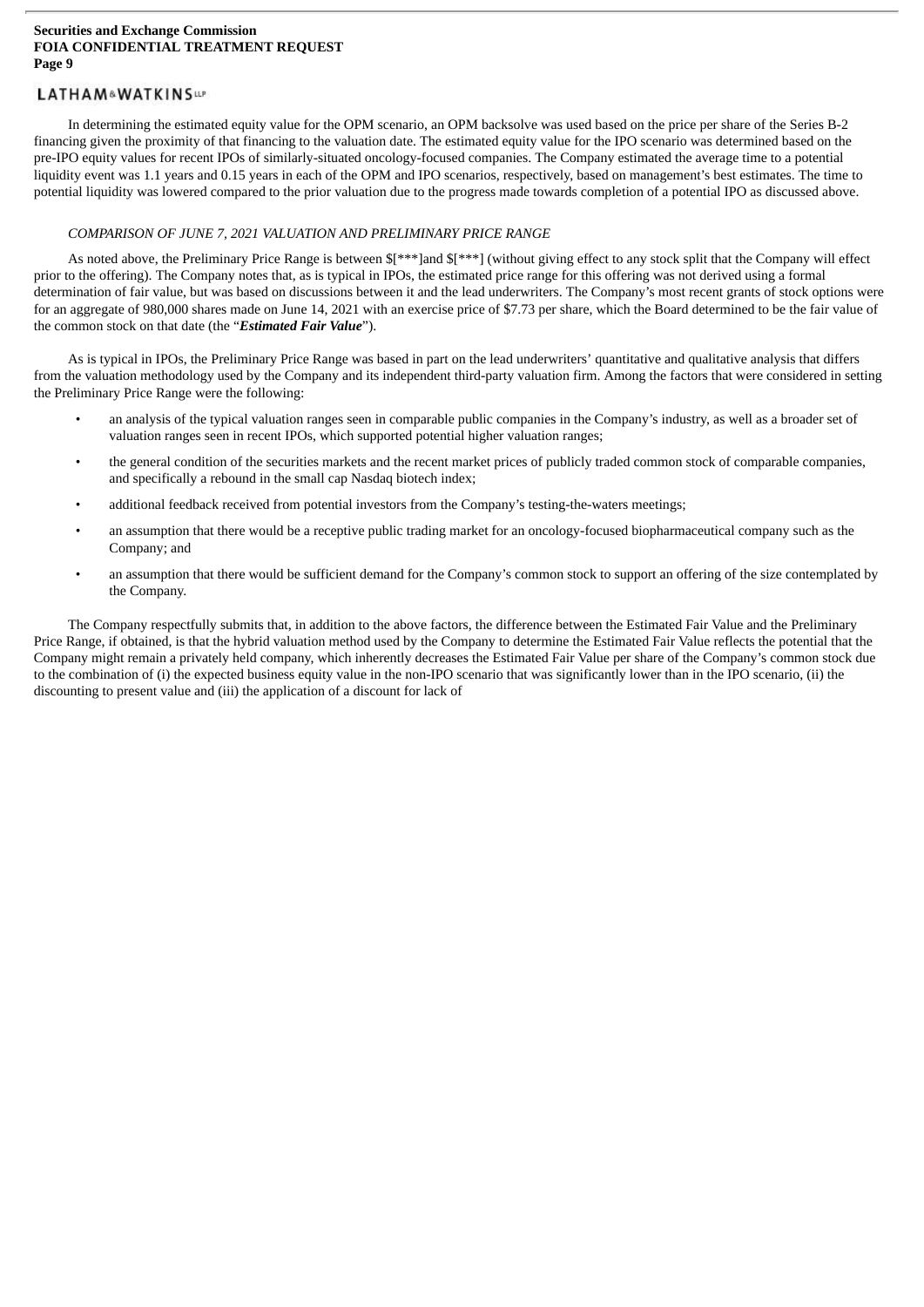### LATHAM&WATKINSLIP

marketability. Conversely, the Preliminary Price Range necessarily assumes only a single potential liquidity event, the IPO, and does not include a discount for present value or a DLOM, as an active trading market for the Company's common stock will exist following the IPO. As a result, the Preliminary Price Range was neither reduced by the expected business equity value from other potential future outcome events nor discounted for lack of marketability. Additionally, the Preliminary Price Range assumes the conversion of all of the Company's convertible preferred stock into common stock in connection with the completion of the IPO. The corresponding elimination of the preferences and rights enjoyed by the holders of such convertible preferred stock results in a higher valuation of the common stock in the Preliminary Price Range, and also drives a lower common stock value in the non-IPO scenario.

Notably, the June 7, 2021 valuation report estimated a fair value of the Company's common stock on that date to be \$[\*\*\*] in the IPO scenario prior to applying a discount rate and DLOM, which Estimated Fair Value is reasonably consistent with the Preliminary Price Range.

#### Conclusion

Based on the Preliminary Price Range, the current status of the financial markets and continued uncertainty as to whether the Company will be able to complete its planned IPO within the Preliminary Price Range, the Company believes that the estimated fair values of common stock as determined by the Board since February 26, 2020 are consistent with the Company's and the lead underwriters estimates of the Preliminary Price Range, and that the prior valuations are consistent with the increasing value of the common stock in connection with the Company's progression towards an IPO.

In light of the above, the Company respectfully submits that the per share grant date estimated fair values, as set forth in the table above under "Recent Stock Option Grants," which have been used as the basis for determining the stock-based compensation in connection with its stock option grants since February 26 2020, were reasonable and appropriate for the reasons described herein and in the Registration Statement.

The Company respectfully requests that the information contained in this request letter be treated as confidential information and that the Commission provide timely notice to Jonathan E. Lim, Chairman and Chief Executive Officer, Erasca, Inc., 10835 Road to the Cure, Suite 140, San Diego, CA 92121, telephone (858) 465-6511, before it permits any disclosure of the underlined and highlighted information **contained in this request letter.**

Please direct any questions or comments regarding this letter or the Registration Statement to the undersigned at (858) 523-3962. Thank you for your assistance.